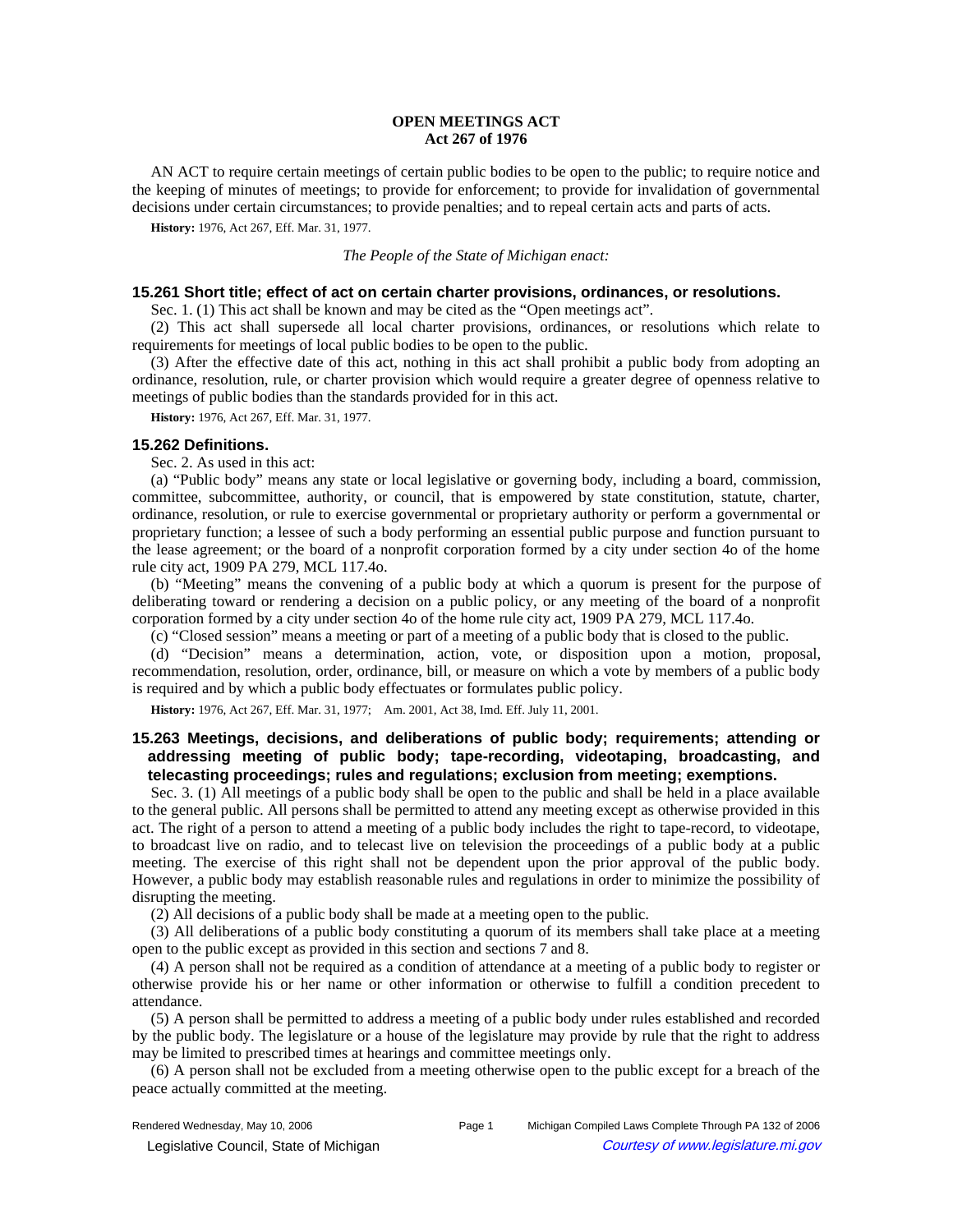(7) This act does not apply to the following public bodies only when deliberating the merits of a case:

(a) The worker's compensation appeal board created under the worker's disability compensation act of 1969, Act No. 317 of the Public Acts of 1969, as amended, being sections 418.101 to 418.941 of the Michigan Compiled Laws.

(b) The employment security board of review created under the Michigan employment security act, Act No. 1 of the Public Acts of the Extra Session of 1936, as amended, being sections 421.1 to 421.73 of the Michigan Compiled Laws.

(c) The state tenure commission created under Act No. 4 of the Public Acts of the Extra Session of 1937, as amended, being sections 38.71 to 38.191 of the Michigan Compiled Laws, when acting as a board of review from the decision of a controlling board.

(d) An arbitrator or arbitration panel appointed by the employment relations commission under the authority given the commission by Act No. 176 of the Public Acts of 1939, as amended, being sections 423.1 to 423.30 of the Michigan Compiled Laws.

(e) An arbitration panel selected under chapter 50A of the revised judicature act of 1961, Act No. 236 of the Public Acts of 1961, being sections 600.5040 to 600.5065 of the Michigan Compiled Laws.

(f) The Michigan public service commission created under Act No. 3 of the Public Acts of 1939, being sections 460.1 to 460.8 of the Michigan Compiled Laws.

(8) This act does not apply to an association of insurers created under the insurance code of 1956, Act No. 218 of the Public Acts of 1956, being sections 500.100 to 500.8302 of the Michigan Compiled Laws, or other association or facility formed under Act No. 218 of the Public Acts of 1956 as a nonprofit organization of insurer members.

(9) This act does not apply to a committee of a public body which adopts a nonpolicymaking resolution of tribute or memorial which resolution is not adopted at a meeting.

(10) This act does not apply to a meeting which is a social or chance gathering or conference not designed to avoid this act.

(11) This act shall not apply to the Michigan veterans' trust fund board of trustees or a county or district committee created under Act No. 9 of the Public Acts of the first extra session of 1946, being sections 35.601 to 35.610 of the Michigan Compiled Laws, when the board of trustees or county or district committee is deliberating the merits of an emergent need. A decision of the board of trustees or county or district committee made under this subsection shall be reconsidered by the board or committee at its next regular or special meeting consistent with the requirements of this act. "Emergent need" means a situation which the board of trustees, by rules promulgated under the administrative procedures act of 1969, Act No. 306 of the Public Acts of 1969, as amended, being sections 24.201 to 24.328 of the Michigan Compiled Laws, determines requires immediate action.

History: 1976, Act 267, Eff. Mar. 31, 1977;—Am. 1981, Act 161, Imd. Eff. Nov. 30, 1981;—Am. 1986, Act 269, Imd. Eff. Dec. 19, 1986; Am. 1988, Act 158, Imd. Eff. June 14, 1988; Am. 1988, Act 278, Imd. Eff. July 27, 1988.

**Administrative rules:** R 35.621 of the Michigan Administrative Code.

#### **15.264 Public notice of meetings generally; contents; places of posting.**

Sec. 4. The following provisions shall apply with respect to public notice of meetings:

(a) A public notice shall always contain the name of the public body to which the notice applies, its telephone number if one exists, and its address.

(b) A public notice for a public body shall always be posted at its principal office and any other locations considered appropriate by the public body. Cable television may also be utilized for purposes of posting public notice.

(c) If a public body is a part of a state department, part of the legislative or judicial branch of state government, part of an institution of higher education, or part of a political subdivision or school district, a public notice shall also be posted in the respective principal office of the state department, the institution of higher education, clerk of the house of representatives, secretary of the state senate, clerk of the supreme court, or political subdivision or school district.

(d) If a public body does not have a principal office, the required public notice for a local public body shall be posted in the office of the county clerk in which the public body serves and the required public notice for a state public body shall be posted in the office of the secretary of state.

History: 1976, Act 267, Eff. Mar. 31, 1977;-- Am. 1984, Act 87, Imd. Eff. Apr. 19, 1984.

**15.265 Public notice of regular meetings, change in schedule of regular meetings, rescheduled regular meetings, or special meetings; time for posting; statement of date, time, and place; applicability of subsection (4); recess or adjournment; emergency**<br>Rendered Wednesday, May 10, 2006<br>Page 2 Michigan Compiled Laws Complete Through PA 132 of 2006

Page 2 Michigan Compiled Laws Complete Through PA 132 of 2006 © Legislative Council, State of Michigan Council Courtesy of www.legislature.mi.gov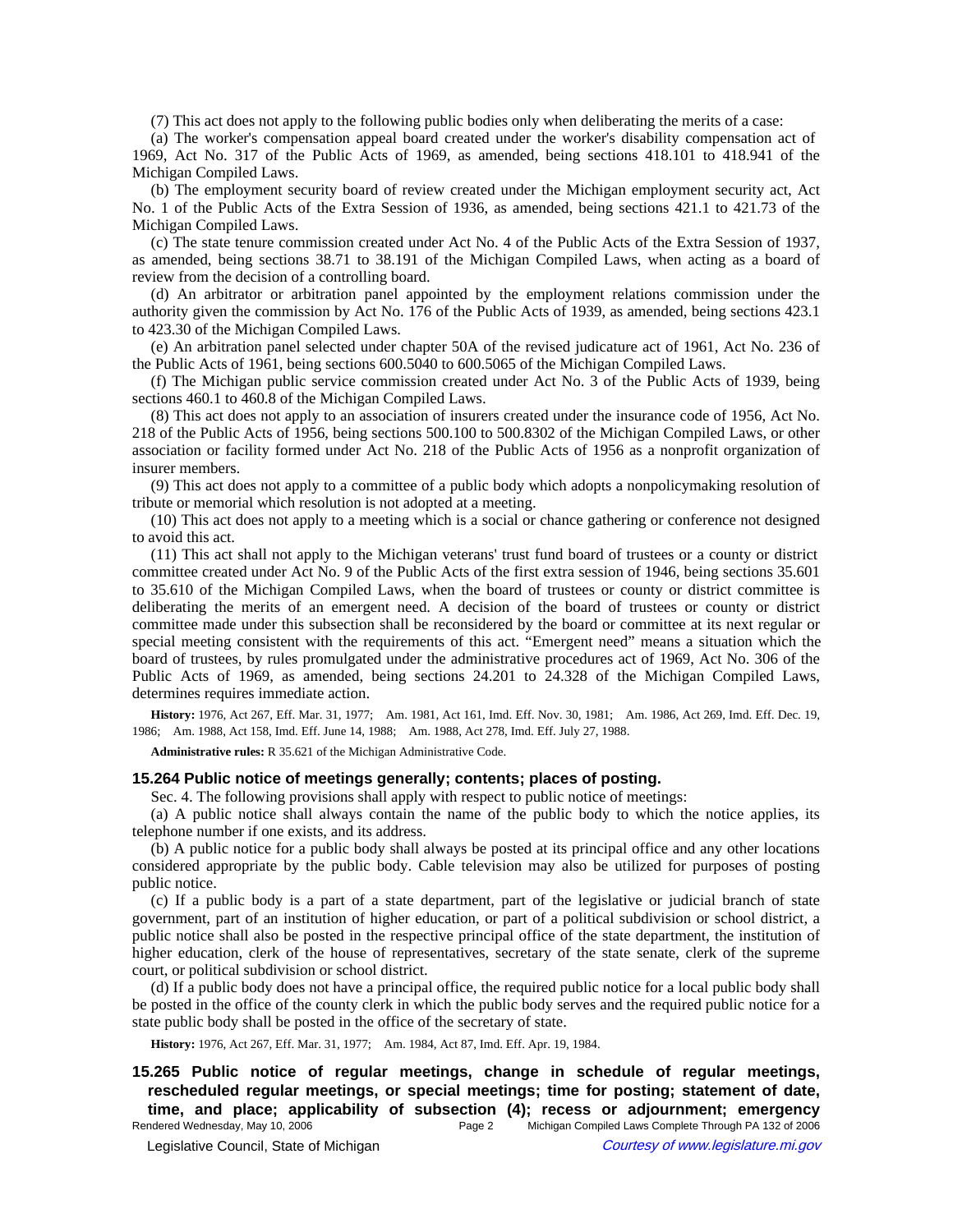#### **sessions; meeting in residential dwelling; notice.**

Sec. 5. (1) A meeting of a public body shall not be held unless public notice is given as provided in this section by a person designated by the public body.

(2) For regular meetings of a public body, there shall be posted within 10 days after the first meeting of the public body in each calendar or fiscal year a public notice stating the dates, times, and places of its regular meetings.

(3) If there is a change in the schedule of regular meetings of a public body, there shall be posted within 3 days after the meeting at which the change is made, a public notice stating the new dates, times, and places of its regular meetings.

(4) Except as provided in this subsection or in subsection (6), for a rescheduled regular or a special meeting of a public body, a public notice stating the date, time, and place of the meeting shall be posted at least 18 hours before the meeting. The requirement of 18-hour notice shall not apply to special meetings of subcommittees of a public body or conference committees of the state legislature. A conference committee shall give a 6-hour notice. A second conference committee shall give a 1-hour notice. Notice of a conference committee meeting shall include written notice to each member of the conference committee and the majority and minority leader of each house indicating time and place of the meeting. This subsection does not apply to a public meeting held pursuant to section 4(2) to (5) of Act No. 239 of the Public Acts of 1955, as amended, being section 200.304 of the Michigan Compiled Laws.

(5) A meeting of a public body which is recessed for more than 36 hours shall be reconvened only after public notice, which is equivalent to that required under subsection (4), has been posted. If either house of the state legislature is adjourned or recessed for less than 18 hours, the notice provisions of subsection (4) are not applicable. Nothing in this section shall bar a public body from meeting in emergency session in the event of a severe and imminent threat to the health, safety, or welfare of the public when 2/3 of the members serving on the body decide that delay would be detrimental to efforts to lessen or respond to the threat.

(6) A meeting of a public body may only take place in a residential dwelling if a nonresidential building within the boundary of the local governmental unit or school system is not available without cost to the public body. For a meeting of a public body which is held in a residential dwelling, notice of the meeting shall be published as a display advertisement in a newspaper of general circulation in the city or township in which the meeting is to be held. The notice shall be published not less than 2 days before the day on which the meeting is held, and shall state the date, time, and place of the meeting. The notice, which shall be at the bottom of the display advertisement and which shall be set off in a conspicuous manner, shall include the following language: "This meeting is open to all members of the public under Michigan's open meetings act".

History: 1976, Act 267, Eff. Mar. 31, 1977;—Am. 1978, Act 256, Imd. Eff. June 21, 1978;—Am. 1982, Act 134, Imd. Eff. Apr. 22, 1982; - Am. 1984, Act 167, Imd. Eff. June 29, 1984.

#### **15.266 Providing copies of public notice on written request; fee.**

Sec. 6. (1) Upon the written request of an individual, organization, firm, or corporation, and upon the requesting party's payment of a yearly fee of not more than the reasonable estimated cost for printing and postage of such notices, a public body shall send to the requesting party by first class mail a copy of any notice required to be posted pursuant to section 5(2) to (5).

(2) Upon written request, a public body, at the same time a public notice of a meeting is posted pursuant to section 5, shall provide a copy of the public notice of that meeting to any newspaper published in the state and to any radio and television station located in the state, free of charge.

**History:** 1976, Act 267, Eff. Mar. 31, 1977.

### **15.267 Closed sessions; roll call vote; separate set of minutes.**

Sec. 7. (1) A 2/3 roll call vote of members elected or appointed and serving is required to call a closed session, except for the closed sessions permitted under section  $8(a)$ ,  $(b)$ ,  $(c)$ ,  $(g)$ ,  $(i)$ , and  $(i)$ . The roll call vote and the purpose or purposes for calling the closed session shall be entered into the minutes of the meeting at which the vote is taken.

(2) A separate set of minutes shall be taken by the clerk or the designated secretary of the public body at the closed session. These minutes shall be retained by the clerk of the public body, are not available to the public, and shall only be disclosed if required by a civil action filed under section 10, 11, or 13. These minutes may be destroyed 1 year and 1 day after approval of the minutes of the regular meeting at which the closed session was approved.

History: 1976, Act 267, Eff. Mar. 31, 1977;—Am. 1993, Act 81, Eff. Apr. 1, 1994;—Am. 1996, Act 464, Imd. Eff. Dec. 26, 1996.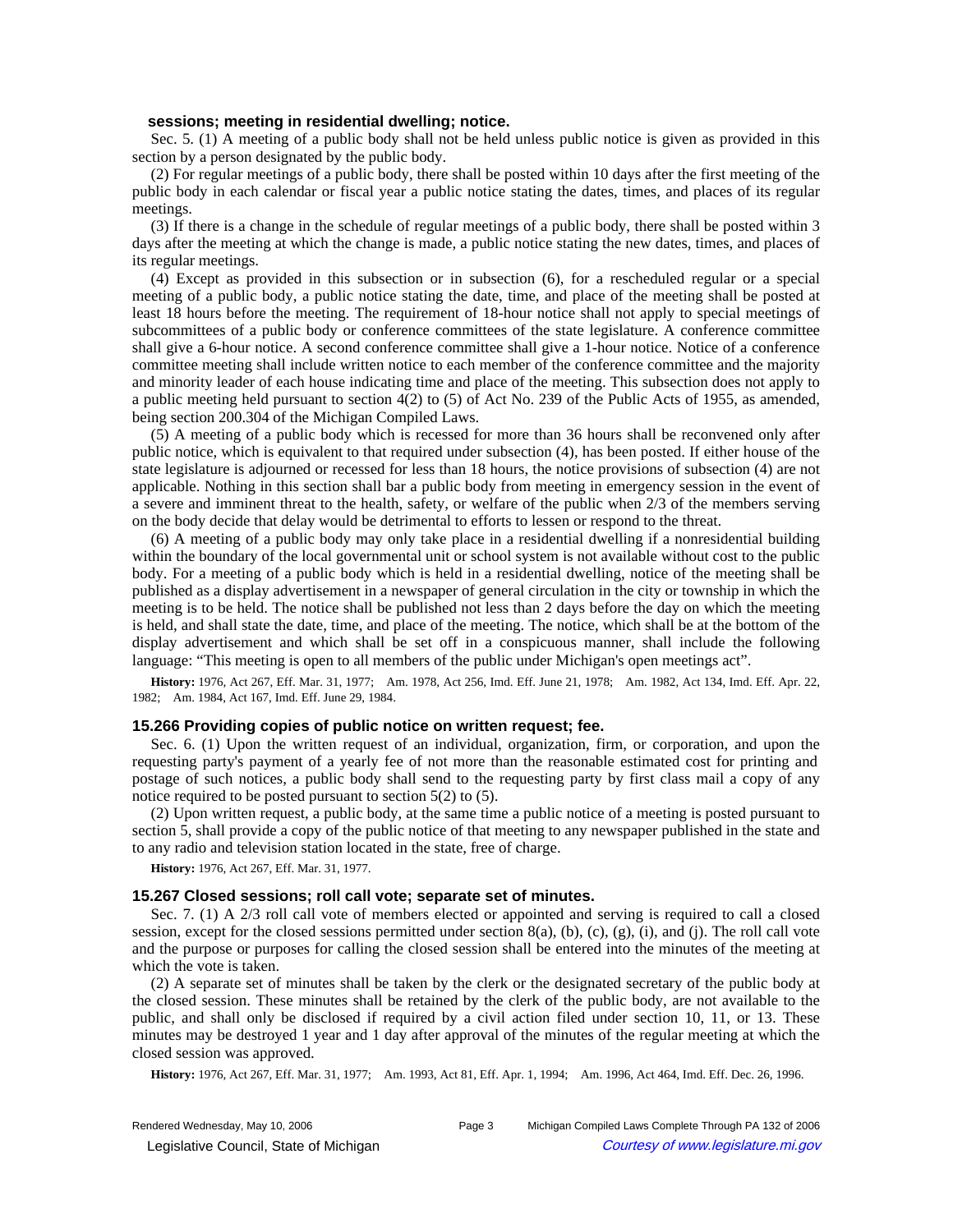### **15.268 Closed sessions; permissible purposes.**

Sec. 8. A public body may meet in a closed session only for the following purposes:

(a) To consider the dismissal, suspension, or disciplining of, or to hear complaints or charges brought against, or to consider a periodic personnel evaluation of, a public officer, employee, staff member, or individual agent, if the named person requests a closed hearing. A person requesting a closed hearing may rescind the request at any time, in which case the matter at issue shall be considered after the rescission only in open sessions.

(b) To consider the dismissal, suspension, or disciplining of a student if the public body is part of the school district, intermediate school district, or institution of higher education that the student is attending, and if the student or the student's parent or guardian requests a closed hearing.

(c) For strategy and negotiation sessions connected with the negotiation of a collective bargaining agreement if either negotiating party requests a closed hearing.

(d) To consider the purchase or lease of real property up to the time an option to purchase or lease that real property is obtained.

(e) To consult with its attorney regarding trial or settlement strategy in connection with specific pending litigation, but only if an open meeting would have a detrimental financial effect on the litigating or settlement position of the public body.

(f) To review and consider the contents of an application for employment or appointment to a public office if the candidate requests that the application remain confidential. However, except as otherwise provided in this subdivision, all interviews by a public body for employment or appointment to a public office shall be held in an open meeting pursuant to this act. This subdivision does not apply to a public office described in subdivision (j).

(g) Partisan caucuses of members of the state legislature.

(h) To consider material exempt from discussion or disclosure by state or federal statute.

(i) For a compliance conference conducted by the department of commerce under section 16231 of the public health code, Act No. 368 of the Public Acts of 1978, being section 333.16231 of the Michigan Compiled Laws, before a complaint is issued.

(j) In the process of searching for and selecting a president of an institution of higher education established under section 4, 5, or 6 of article VIII of the state constitution of 1963, to review the specific contents of an application, to conduct an interview with a candidate, or to discuss the specific qualifications of a candidate if the particular process of searching for and selecting a president of an institution of higher education meets all of the following requirements:

(*i*) The search committee in the process, appointed by the governing board, consists of at least 1 student of the institution, 1 faculty member of the institution, 1 administrator of the institution, 1 alumnus of the institution, and 1 representative of the general public. The search committee also may include 1 or more members of the governing board of the institution, but the number shall not constitute a quorum of the governing board. However, the search committee shall not be constituted in such a way that any 1 of the groups described in this subparagraph constitutes a majority of the search committee.

(*ii*) After the search committee recommends the 5 final candidates, the governing board does not take a vote on a final selection for the president until at least 30 days after the 5 final candidates have been publicly identified by the search committee.

(*iii*) The deliberations and vote of the governing board of the institution on selecting the president take place in an open session of the governing board.

History: 1976, Act 267, Eff. Mar. 31, 1977;--Am. 1984, Act 202, Imd. Eff. July 3, 1984;--Am. 1993, Act 81, Eff. Apr. 1, 1994;--Am. 1996, Act 464, Imd. Eff. Dec. 26, 1996.

#### **15.269 Minutes.**

Sec. 9. (1) Each public body shall keep minutes of each meeting showing the date, time, place, members present, members absent, any decisions made at a meeting open to the public, and the purpose or purposes for which a closed session is held. The minutes shall include all roll call votes taken at the meeting. The public body shall make any corrections in the minutes at the next meeting after the meeting to which the minutes refer. The public body shall make corrected minutes available at or before the next subsequent meeting after correction. The corrected minutes shall show both the original entry and the correction.

(2) Minutes are public records open to public inspection, and a public body shall make the minutes available at the address designated on posted public notices pursuant to section 4. The public body shall make copies of the minutes available to the public at the reasonable estimated cost for printing and copying.

(3) A public body shall make proposed minutes available for public inspection within 8 business days after the meeting to which the minutes refer. The public body shall make approved minutes available for public Rendered Wednesday, May 10, 2006 Page 4 Michigan Compiled Laws Complete Through PA 132 of 2006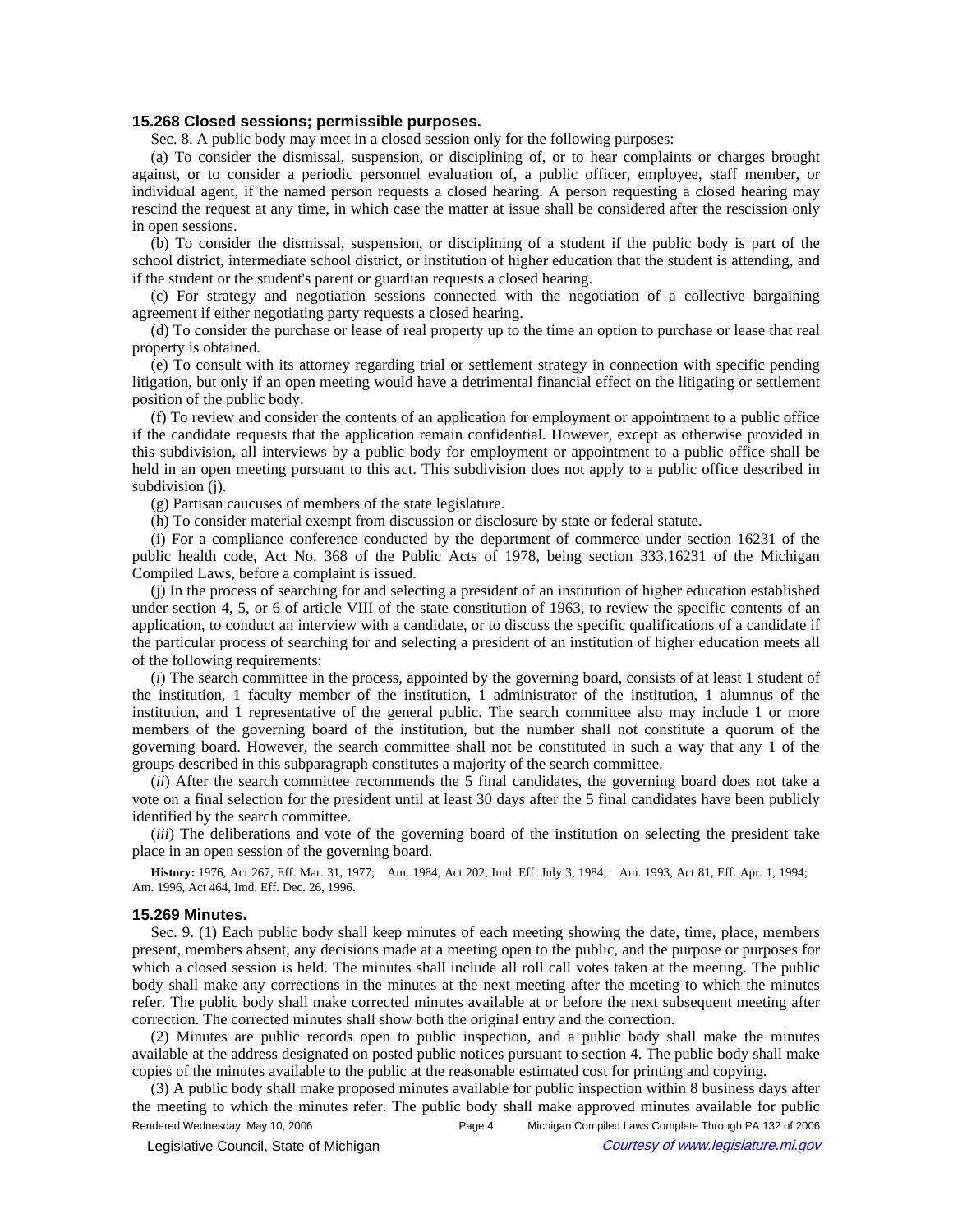inspection within 5 business days after the meeting at which the minutes are approved by the public body.

(4) A public body shall not include in or with its minutes any personally identifiable information that, if released, would prevent the public body from complying with section 444 of subpart 4 of part C of the general education provisions act, 20 USC 1232g, commonly referred to as the family educational rights and privacy act of 1974.

History: 1976, Act 267, Eff. Mar. 31, 1977;--Am. 1982, Act 130, Imd. Eff. Apr. 20, 1982;--Am. 2004, Act 305, Imd. Eff. Aug. 11, 2004.

## **15.270 Decisions of public body; presumption; civil action to invalidate; jurisdiction; venue; reenactment of disputed decision.**

Sec. 10. (1) Decisions of a public body shall be presumed to have been adopted in compliance with the requirements of this act. The attorney general, the prosecuting attorney of the county in which the public body serves, or any person may commence a civil action in the circuit court to challenge the validity of a decision of a public body made in violation of this act.

(2) A decision made by a public body may be invalidated if the public body has not complied with the requirements of section 3(1), (2), and (3) in making the decision or if failure to give notice in accordance with section 5 has interfered with substantial compliance with section 3(1), (2), and (3) and the court finds that the noncompliance or failure has impaired the rights of the public under this act.

(3) The circuit court shall not have jurisdiction to invalidate a decision of a public body for a violation of this act unless an action is commenced pursuant to this section within the following specified period of time:

(a) Within 60 days after the approved minutes are made available to the public by the public body except as otherwise provided in subdivision (b).

(b) If the decision involves the approval of contracts, the receipt or acceptance of bids, the making of assessments, the procedures pertaining to the issuance of bonds or other evidences of indebtedness, or the submission of a borrowing proposal to the electors, within 30 days after the approved minutes are made available to the public pursuant to that decision.

(4) Venue for an action under this section shall be any county in which a local public body serves or, if the decision of a state public body is at issue, in Ingham county.

(5) In any case where an action has been initiated to invalidate a decision of a public body on the ground that it was not taken in conformity with the requirements of this act, the public body may, without being deemed to make any admission contrary to its interest, reenact the disputed decision in conformity with this act. A decision reenacted in this manner shall be effective from the date of reenactment and shall not be declared invalid by reason of a deficiency in the procedure used for its initial enactment.

**History:** 1976, Act 267, Eff. Mar. 31, 1977.

# **15.271 Civil action to compel compliance or enjoin noncompliance; commencement; venue; security not required; commencement of action for mandamus; court costs and attorney fees.**

Sec. 11. (1) If a public body is not complying with this act, the attorney general, prosecuting attorney of the county in which the public body serves, or a person may commence a civil action to compel compliance or to enjoin further noncompliance with this act.

(2) An action for injunctive relief against a local public body shall be commenced in the circuit court, and venue is proper in any county in which the public body serves. An action for an injunction against a state public body shall be commenced in the circuit court and venue is proper in any county in which the public body has its principal office, or in Ingham county. If a person commences an action for injunctive relief, that person shall not be required to post security as a condition for obtaining a preliminary injunction or a temporary restraining order.

(3) An action for mandamus against a public body under this act shall be commenced in the court of appeals.

(4) If a public body is not complying with this act, and a person commences a civil action against the public body for injunctive relief to compel compliance or to enjoin further noncompliance with the act and succeeds in obtaining relief in the action, the person shall recover court costs and actual attorney fees for the action.

**History:** 1976, Act 267, Eff. Mar. 31, 1977.

#### **15.272 Violation as misdemeanor; penalty.**

Sec. 12. (1) A public official who intentionally violates this act is guilty of a misdemeanor punishable by a fine of not more than \$1,000.00.